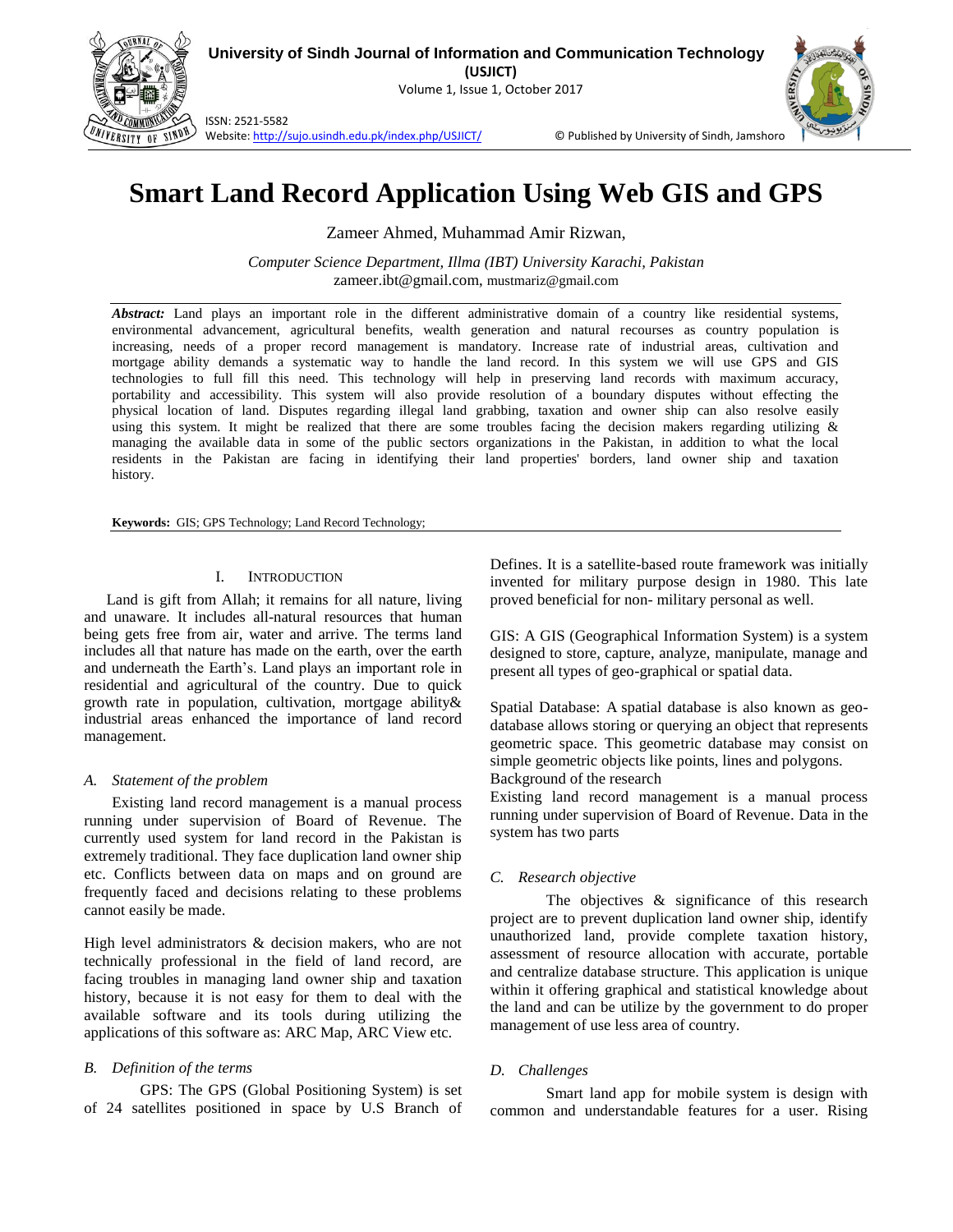interest of a common man in mobile and internet allow them to access information at door step.

Application first converts land data into digital form so it can be store in database and available for indexing on it for GPS and GIS. This data is capture by virtue of GPS device which automatically generates the GPS coordinates for any shape and boundary while device is moving across the total land area. Patch information is retrieved on the basis of a physical location of owner with access rights.

Smart land app will resolve disputes regarding illegal land grabbing, taxation and owner ship mostly reported in rural areas.

# *E. Contributions*

Contributes of this paper is the revaluation of the concept of IT&T (Information technology and telecommunication). Especially in a modern android application programming and computer networks. This paper will explore modern techniques and will help to change the thinking of a conman Pakistani.

It is quite difficult to formally prove the correctness or efficiency of this Smart land system initially but as this system will be implemented on ground, hopefully strong evidence will be analysis in for or against its validity.

Smart land app is designed specifically to maintain and established correct ownership for any pieces of land exist in the targeted area. This application will be implemented at the root level to avoid inappropriate concessions to or influences from traditional manual-oriented systems.

This newly proposed application is based on modern infrastructure that can cope well with the diversity of land information; this app provides a base for novel solutions in future.

## II. LITERATURE REVIEW

LUPGS methods are combined with Arc GIS platform, .Net and Oracle database to produce effective land management and automation system with maps, reports and other concern document. This system provides efficiency and flexibility in new situations without duplication [1]

Used XML with Goggle API's to draw a patch on the basis of latitude and longitude. Data is stored in the form of points, lines and shapes. Local addressing technique was adopted to provide searching facility for any query. One big problem in this land information system was the usage of XML which causing data overloading and slow performance [2].

Threshold technique was used to compare the old image with new image taken by remote sensing and detected the change in land area [3]. Remote sensing patch and vector polygon combine to automat land use analysis. The problem in this system is that the small partial change can interrupt the detection which is untraceable some time. Internal tempering or editing in pixel or image cannot be detected so this system is not reliable [3].

In this system image processing was applied on the images to convert the image in scalable vector graphic. This data is then converted into XML form and store in geospatial database where it combines with other data and generates patch numbers for searching purpose. The main drawback is the time consumption because lot of time required scanning the images physically [4].

Similarly, a predictive analysis about land variation accepted in near future is discussed in [5]. For example, decreasing trend can indicated toward upcoming food crises. Water body, agricultural and residential trend can also be predicted using ground survey this system [5].

Another system is a combination of hand handled device with PDUK database. This database provides information such as boundary mark, area and distance coordinate. This device is compatible with web routes and tracks and shows the map on device during survey. Surveyor can create, define and subdivide the land to solve any dispute. All the near coordinates are available for lot parcels. No Doubt this is a slow process and they also need land owner to confirm that parcel [6].

A user friendly system is designed in such a way that it can facilitate user for any enquiry. Graphical and attribute data are stored separately into Geo spatial database. Ajax queries are used for data processing and searching. Web GIS allow user to access information anywhere. Different rights were available in this system for different administrative matters [7].

Data gathered from physical survey and relative information can be downloaded from GPS device to database directly. Images are taken from satellite and later it combines with land record and build geodetic survey network. This system has supported in taxation, infrastructure development and forecasting. This system also provides analytical detail based on the past data. The big lacking in this system is the lack of control and human resource training [8].

Whereas, a technique proposed by Zhang. Et al. produces some useful suggestions after analyzing the land data. These suggestions help to organize economy and develop new urban areas Construction of land can be done according to the plan provided by Zhang. Land acquirement can be stricter and provide more security to farmers and increase their living standards [9].

In [10] the author focuses on indexing. This system is more graphical and statistical as compare to other systems with graphical outputs addressing information queries. GIS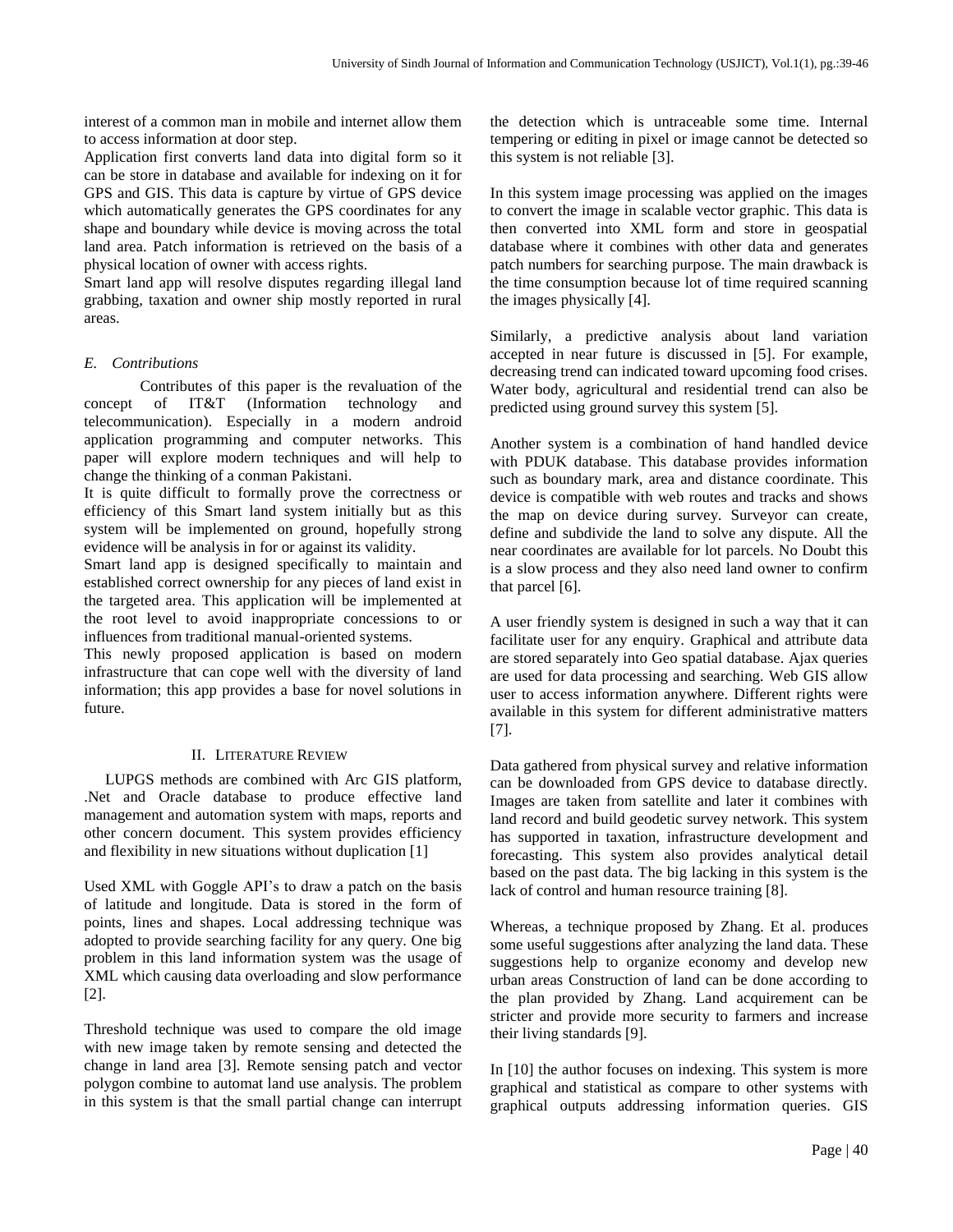technology is integrated in the system which enables data acquisition and visual expression. Spatial data is efficiently managed using GIS. This system is complex because it deals graphical data, attribute data and multimedia data.

#### *A. Existing Land Record Management Systems*

Existing land record management is a manual process running under supervision of Board of Revenue. Data in the system has two parts:

# *B. Geographic Data (Maps)*

In manual system Geographical data are the handmade maps which are drawn on the basis of land parcels with "quantifiable measurements". Some maps are small which are designed at settlement time and reflecting single units. New version of this map will design at the time of second settlement till then these small maps remains unchangeable. Large maps are the combination of several small maps reflecting big village or big area [11].

## *C. Attribute / Alphanumeric Data (Registers)*

The support data for land is attribute data it consists of Inspection register, daily diary, field book, mutation register and owner record register. Inspection register contains crop inspection report. Daily diary is consisting on the daily report having daily proceeding are kept for example transfer, mutation and other parallel activities. Field book are basically small map define in alphanumeric way. Mutation register updated at the time of mutation of land. Owner record register describe information about land owner [12].

## *D. Conventional Land Record System Weakness*

Manual land management system has lots of flaws and weakness. One of the main weaknesses is a security. Because land data is a sensitive data and it can be leaked or copied for misused due to lack of security mechanism [13]. Records keeping in conventional file system are done in registers which is now considered old fashion technique. Searching and updating data in registers is time consuming. Fraud can easily be executed in file system and records can easily be change by any unauthorized person which can become quite problematic for owners.

Some people do not follow proper registration method and bypass the operating procedures define for owner ship of land. They launch fraud by paying amount to accountant or on their personal relations. Accountant can have misused or temper land information because he is the only person who know all the procedures and land parcelling.

Current land management system of Pakistan is outdated and full of error. Lack of technology awareness has made the system corrupt. No modernize equipment or technology is involved in land management which is causing so many disputes and confusion [15].

Because land is a valuable property to any one so disputes and argues for the land may remain at any cost [16].

Some of the short comes in existing land management systems are described below.

- 1. Manual system encourages people to encounter the fraud and corruption in the records. This act can become a problematic in the end like fake ownership and fake deed can occur.
- 2. Dispute regarding an owner ships are increasing day by day. Approximately 80% of the cases in court are about the dispute of land.
- 3. Because survey of the land is done manually so there is every chance of error in calculating the land area and determine the boundary.
- 4. After a manual survey drawing of the map is also done by hand which can cause mistake to happen. There is also a possibility of error or fraud in hand drawn map.
- 5. Manual land management process can become a time-consuming process.
- 6. Interruption of middle man can cause so many problems in proper land management record keeping.
- 7. Illegal connection and political influence can make this system inaccurate.

## *E. Traditional Source of Land Data:*

In Past Land data can be collected from different sources, however, in modern days this information is generated through GIS and GPS technology as shown in Figure 1.



Figure 1: Traditional source of land (Source: [17])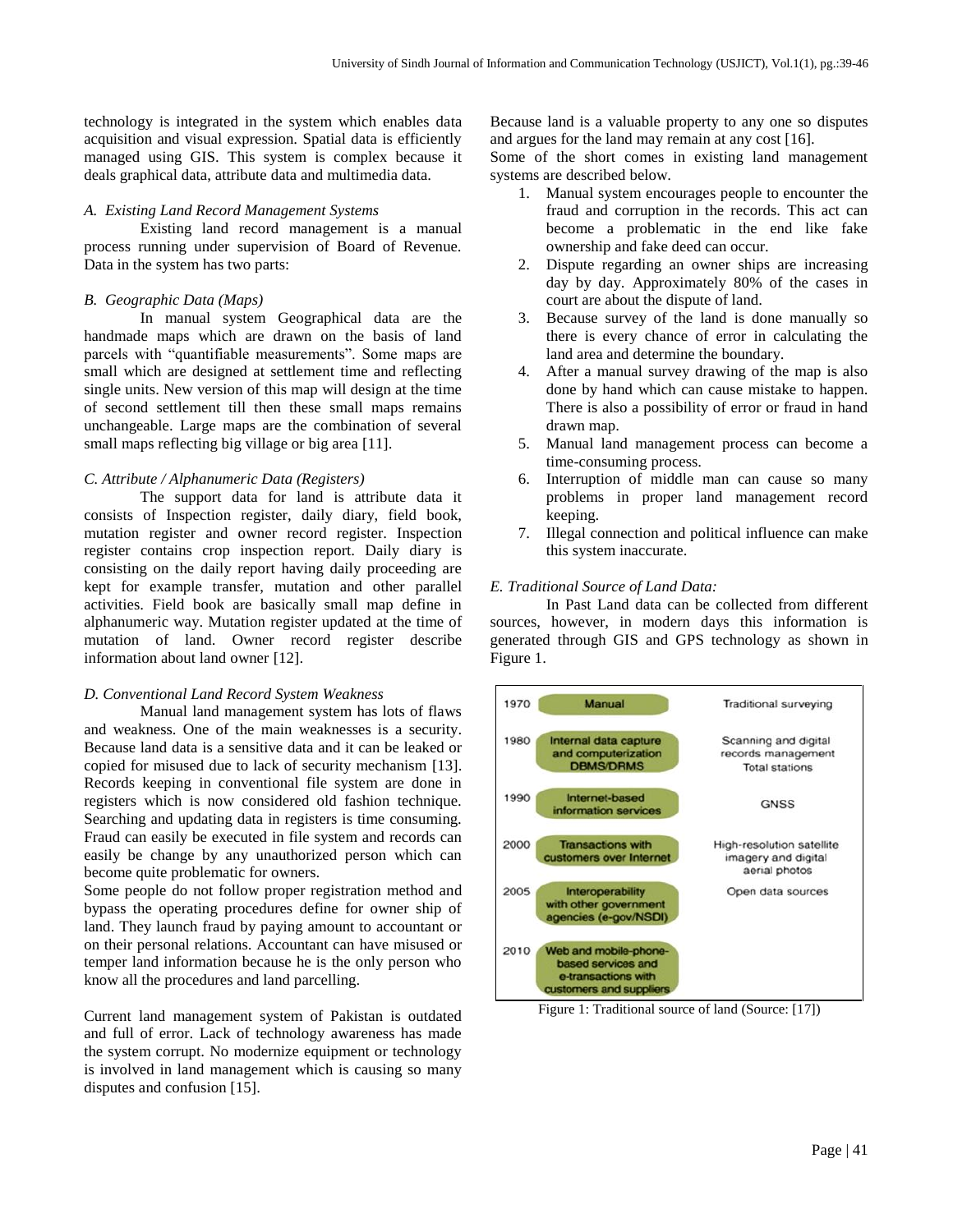#### III. METHODOLOGY

Our proposed system is basically a 3-layer architecture which is shown in Figure 2.



Figure 2: Architecture of proposed System

Currently working land management system managing the records on papers. Government is following very old registers method to keep the records. Searching of any record in current system is quite difficult and time consuming. The big disadvantage of currently implemented land management system is slow, venerable and messy. There is a need of atomize and computerized land management system which can overcome these issues.

Digitization of current can be done in two parts. In first part data is inserted in database. In second part, map need to be digitized. Map present in current systems are handmade and they can be digitized by using Google API's and GIS techniques which is the most significant and important step. Patch boundaries are measure by the latitude and longitude collected during physical survey. Centric of each patch is also calculated and saved into Geo spatial database along with the coordinates.

#### *A. Identifying Patch*

In order to get accurate patch, surveyor is asked to move along with the physical boundary of the area holding GPS device in hands. GPS device store each coordinate in sequence and later store this data in spatial database (See below Figure 3 - A, B, C). If any sort of overlap occurs during survey GPS device generates a warning to surveyor indicating the boundary overlap with neighbor patch. This checking is the responsibility of polygon problem method.

Table 1: Geographical Data and Centroid Data Patch **ID Owner ID Kehwat No Kahasra No Land Type Index Centroid-Latitude Index Centroid-Longitude Date** 1 5 8 8 53 Commercial 31.53492 74.64263 12/11/2012 2 7 7 6 3 House 28.56322 74.38721 16/11/2012 3 25 12 39 House 30.1355 67.1355 16/11/2012 4 15 70 93 Commercial 30.1684 67.5644 16/11/2012 5 23 33 14 House 30.1454 67.0016 16/11/2012 6 28 72 87 Plot 30.1543 67.1579 17/11/2012 7 | 6 | 60 | 79 | House | 28.426 | 66.4666 | 17/11/2012 8 21 21 | 75 | Commercial | 28.1346 | 66.1234 | 17/11/2012 9 1 70 55 Commercial 28.03464 66.9664 17/11/2012

Centroid and coordinates are saved into spatial database for each patch and boundaries are drawn.



#### *B. Database Glance*

Figure 3 represent the database view with patch and owner Id's. Table.1 Geographic data and Attribute (Centroid) data are managed collectively in the database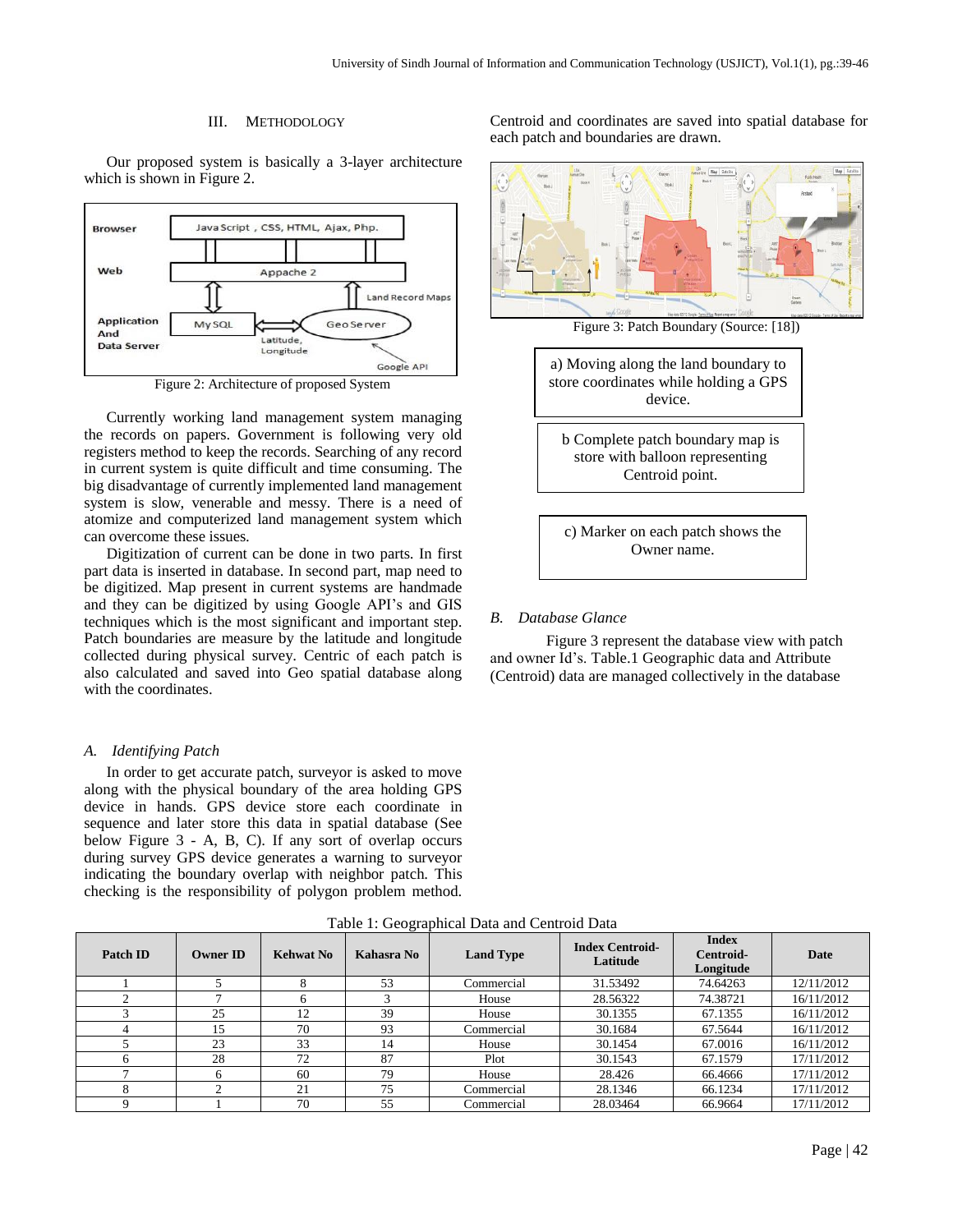| 10              | 47              | 80              | 91              | House      | 28.4677   | 66.1354   | 17/11/2012 |
|-----------------|-----------------|-----------------|-----------------|------------|-----------|-----------|------------|
| 11              | 41              | 28              | 27              | House      | 28.6987   | 66.2354   | 17/11/2012 |
| 12              | 24              | 50              | 81              | House      | 29.7943   | 66.0133   | 20/11/2012 |
| 13              | 12              | 13              | 49              | Commercial | 29.4113   | 66.0016   | 20/11/2012 |
| 14              | 46              | 79              | 26              | House      | 29.7895   | 66.9564   | 20/11/2012 |
| 15              | $\overline{4}$  | 75              | 24              | Plot       | 29.1676   | 66.1799   | 20/11/2012 |
| 16              | 10              | 35              | 90              | House      | 30.4979   | 67.1646   | 20/11/2012 |
| 17              | 9               | 96              | 18              | Commercial | 30.14566  | 67.8765   | 20/11/2012 |
| 18              | 13              | $\overline{32}$ | 51              | House      | 30.7955   | 67.9964   | 20/11/2012 |
| 19              | 16              | 89              | 21              | Plot       | 28.5698   | 66.1647   | 20/11/2012 |
| 20              | 14              | 26              | 99              | House      | 28.4793   | 66.9646   | 20/11/2012 |
| 21              | 57              | 95              | 58              | Commercial | 28.7313   | 66.3916   | 25/11/2012 |
| 22              | 27              | 55              | 100             | House      | 29.7911   | 74.4676   | 25/11/2012 |
| 23              | 22              | 91              | 61              | Plot       | 30.14663  | 74.4631   | 25/11/2012 |
| 24              | 49              | 27              | 101             | House      | 30.9313   | 67.13466  | 25/11/2012 |
| 25              | 60              | 81              | 65              | House      | 30.28624  | 67.3144   | 25/11/2012 |
| 26              | 58              | 49              | 88              | Plot       | 30.9733   | 67.1676   | 25/11/2012 |
| 27              | 59              | 26              | 85              | Plot       | 30.4963   | 74.1647   | 28/11/2012 |
| 28              | 55              | 82              | 45              | Commercial | 28.43133  | 66.16476  | 28/11/2012 |
| 29              | 48              | 39              | 72              | House      | 30.6316   | 74.1343   | 28/11/2012 |
| 30              | 37              | 93              | 60              | Plot       | 30.61134  | 66.1644   | 28/11/2012 |
| 31              | 26              | 14              | $\overline{21}$ | Commercial | 35.3346   | 67.4364   | 28/11/2012 |
| $\overline{32}$ | $\overline{52}$ | 87              | 70              | House      | 35.6769   | 78.1343   | 28/11/2012 |
| $\overline{33}$ | 40              | 52              | 53              | Plot       | 35.2313   | 78.14313  | 28/11/2012 |
| 34              | 53              | 24              | 110             | Commercial | 35.4113   | 78.5213   | 30/11/2012 |
| $\overline{35}$ | 30              | 90              | 16              | Plot       | 35.0134   | 78.1313   | 30/11/2012 |
| 36              | 50              | 18              | 102             | House      | 35.1346   | 78.00231  | 30/11/2012 |
| 37              | 11              | 51              | 117             | House      | 35.1646   | 78.6546   | 30/11/2012 |
| 38              | 17              | 21              | 46              | House      | 34.4767   | 77.0131   | 2/12/2012  |
| 39              | 19              | 99              | 94              | House      | 34.1136   | 77.6476   | 2/12/2012  |
| 40              | 20              | 58              | 103             | Plot       | 34.1346   | 77.36464  | 2/12/2012  |
| 41              | 18              | 31              | 35              | House      | 34.79636  | 77.6466   | 2/12/2012  |
| 42              | 21              | 100             | 96              | Plot       | 34.14646  | 77.13136  | 2/12/2012  |
| 43              | 29              | 61              | 32              | Plot       | 34.4463   | 77.8313   | 2/12/2012  |
| 44              | 31              | 15              | 89              | House      | 34.01313  | 77.00313  | 2/12/2012  |
| 45              | 33              | 101             | 26              | Commercial | 31.23546  | 74.9536   | 2/12/2012  |
| 46              | 32              | 65              | 95              | Plot       | 31.1363   | 74.1313   | 5/12/2012  |
| 47              | 56              | 88              | 6               | Commercial | 31.0363   | 74.23554  | 5/12/2012  |
| 48              | 54              | 85              | 5               | House      | 31.4933   | 74.1546   | 5/12/2012  |
| 49              | 38              | 45              | 111             | Plot       | 31.7966   | 74.0215   | 8/12/2012  |
| $\overline{50}$ | 36              | 87              | 128             | Plot       | 31.13646  | 74.68747  | 8/12/2012  |
| 51              | 43              | 42              | 122             | Commercial | 31.01361  | 74.9663   | 8/12/2012  |
| 52              | 35              | 115             | 53              | House      | 31.9746   | 74.0215   | 8/12/2012  |
| 53              | 45              | 110             | 121             | House      | 31.7953   | 78.3434   | 8/12/2012  |
| 54              | $\,8\,$         | 16              | 5               | Plot       | 31.9796   | 78.65321  | 8/12/2012  |
| 55              | 44              | 102             | 116             | House      | 32.6463   | 77.36446  | 8/12/2012  |
| 56              | 3               | 117             | 42              | Plot       | 32.4676   | 77.13463  | 15/12/2012 |
| 57              | 51              | 46              | 115             | Commercial | 32.9461   | 77.034163 | 15/12/2012 |
| 58              | 42              | 94              | 120             | House      | 32.001313 | 77.6464   | 15/12/2012 |
| 59              | 34              | 103             | 114             | House      | 32.1364   | 77.03646  | 15/12/2012 |
| 60              | 39              | 53              | 63              | House      | 32.64633  | 77.933    | 15/12/2012 |

# *C. Searching Approach*

In new computerize system searching is carried out on Centroid indexing for each polygon. To search any particular patch, we manually provide the value or select the desired patch. Application will send the coordinates value to system which consider the spatial database and finds the nearest or accurate value of a Centroid according to the incoming values. Algorithm finds out respective polygon and start plotting it to generate map along with the owner details. The indexing on Centroid will optimize the searching of any patch in database.

Our proposed system as shown in Figure 4, will search fast because we will apply indexing on Centroid. Instead of searching coordinates directly in the database we use searching of Centroid and then compare the coordinates.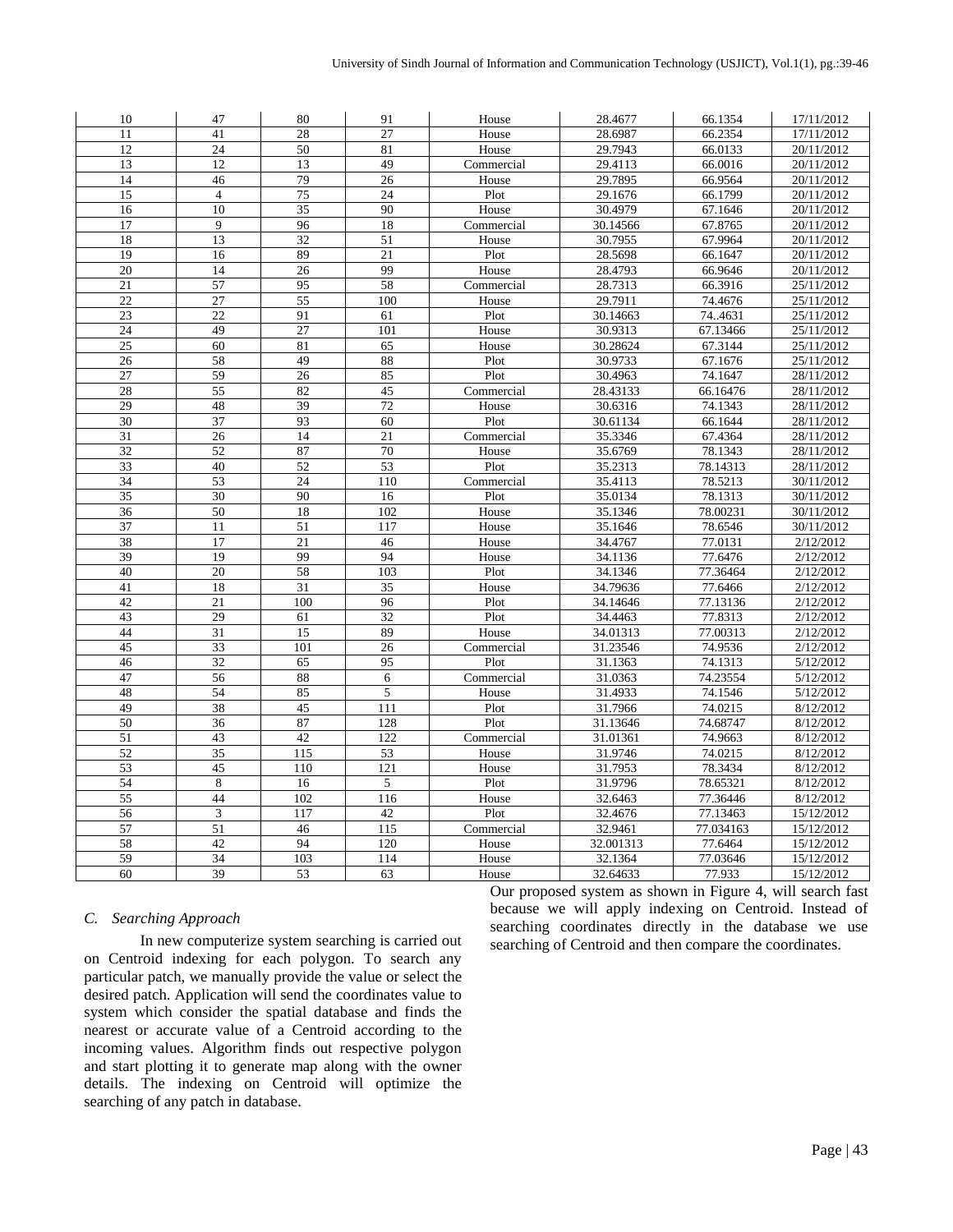

Figure 4: Centroid based indexing fast searching procedure

#### *D. Supportive data management:*

Land management is a huge task and it possesses so many relative information that need to be store in database as well. This information must be treated as supportive information and have different attributes like:

#### *(a) Value*

Value describes the worth of the land. It is necessary to store the value of the land at the time of survey which is an estimated value of that area of land. This information can be available from property tax bills or other documents or it can be taken from third party survey.

## *(b) Ownership*

Owner is the person who owns that land. This supportive information includes the name of that piece of land and amount of right that man have on that land. Deed and mortgage document can describe the information of the real owner of that land.

## *(c) Land Use and Zoning*

Any limitation either legal or logical on the land is needs to be store in database for future concern. Such limitation can usually have implemented by government.

## *(d) Address*

Location of the site is identified by its address. This address includes zip or street code and other information. Structure of the building, entrance (single or multi) and size need to be store in database as supportive data.

## *(e) Legal Descriptions*

Most of the lands that have a legal issue, may be about its owner ship or size. Proper legal dispute information needs to be store for future framework.

## IV. RESULTS

## *A. Challenges for Smart Land System:*

Defeat the manual system and established a digital, computerize and advance land management system is not an easy task. There are always some predefined and sticky issues present. These issues can prove a big challenge in the system development and need to be address carefully.

*Some general rules for land record management are as under:*

- Try to reduce involvement of multiple agencies if not, try to build coordination among them with some formal agreement or memorandum.
- Offer different land administration program to change business cases or to sustain them.
- Use same administration for urban and rural areas regardless of the institution. Though there may be some variation exist in development control standards.
- Resolution of dispute should be standardized in which court is a last resort.
- Minimized the low barriers of entries in land administration.
- There must be specific plan for poor and outdated data improvement. Budget should be allocated from outgoing maintenance.
- Land professionals like surveyors and lawyers should be the part of the system to tackle any pragmatic changes.
- Land administration should monitor under political influence to manage sufficient time horizon and to deal with other problems.
- Disputed land matter should be tackle politically.
- Heavily budgeted project may require huge investment in term of hardware and software

# *B. Benefits of Smart Land Record System*

There are numerous benefits to smart land record system and those have been illustrated in Figure 5.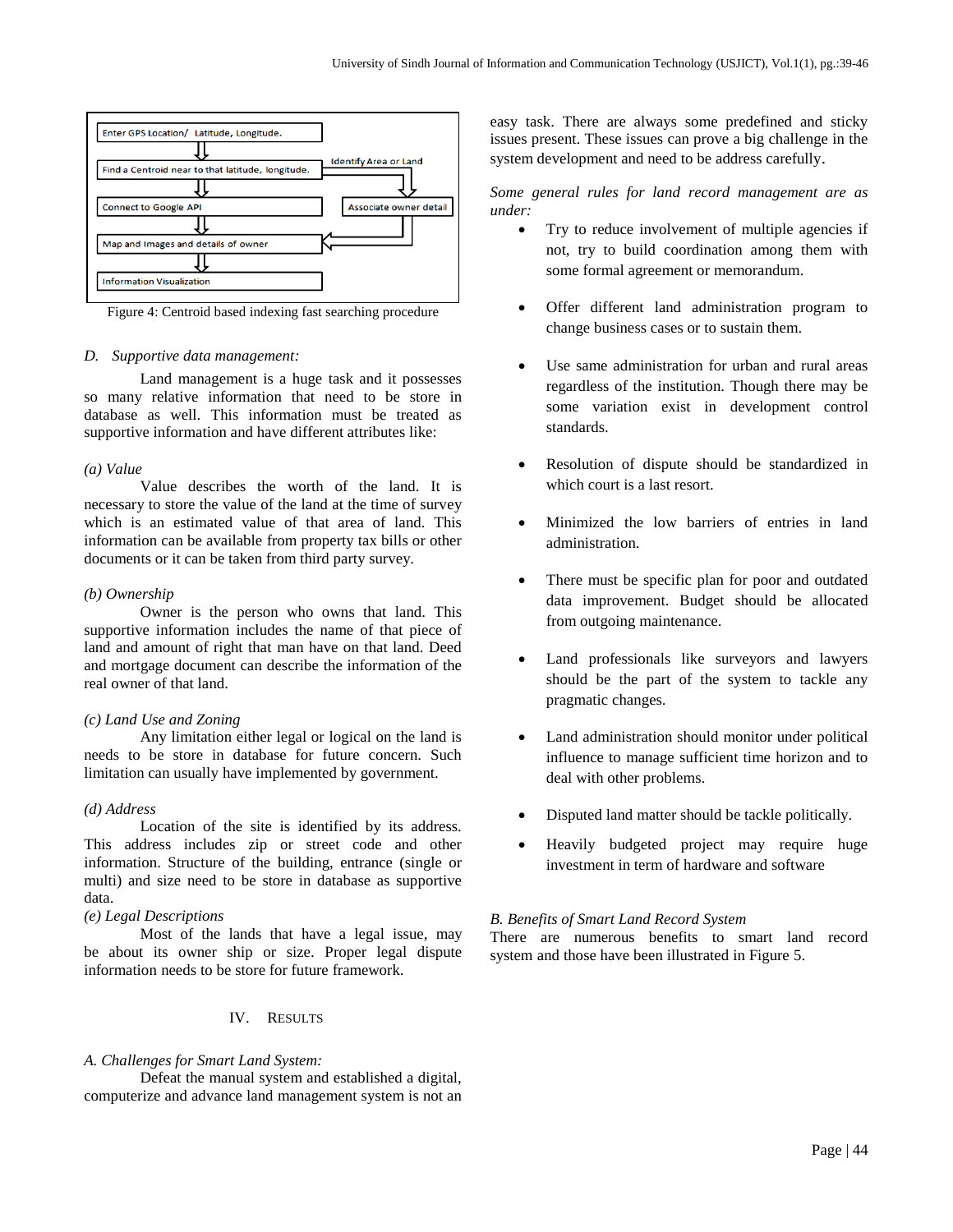

Figure 5: Benefit of Smart Land Record System (source: "Systemhttp://agrocorpglobal.com/key-benefits-asociated-withdigitisation-of-land-records")

# V. CONCLUSIONS AND FUTURE RESEARCH

We get the evidence that by using GPS and GIS technologies we can build the more accurate, fast and robust land record management system. Latitude and longitude points are using to located and identified any land patch. Use of index on Centroid will made our system very fast. Fraud and tempering can be detected by comparing physical and official data. Our system can be useful for government to estimate and analysis agriculture or land taxes, tempering of record, fraud detection and transfer of ownership will come on the finger tips. Record, fraud detection and transfer of ownership will come on the finger tips.

In future GPS and GIS technology can be used by the government for different smart solutions to provide strong grip on the following administrative units.

- Toll collection
- Improved services like fire, safety or any emergency.
- Real time Parking allocation in public places
- Vehicle tracking GPS+GIS
- Identifying "at risk" populations (high risk health groups)
- Estimated rainfall across the country like shown in Figure 6.



Figure 6: Estimated Rainfall Map of Northern Areas of Pakistan (Source: http://www.maplandia.com/pakistan/rain/)

- Identification of different diseases and its prevention as dengue map shown in Figure 7.
- Can deploy other smart solutions.



Figure 7: Dengue Risk Map of Lahore (Source:www.researchgate.net/publication/\_Geo-)